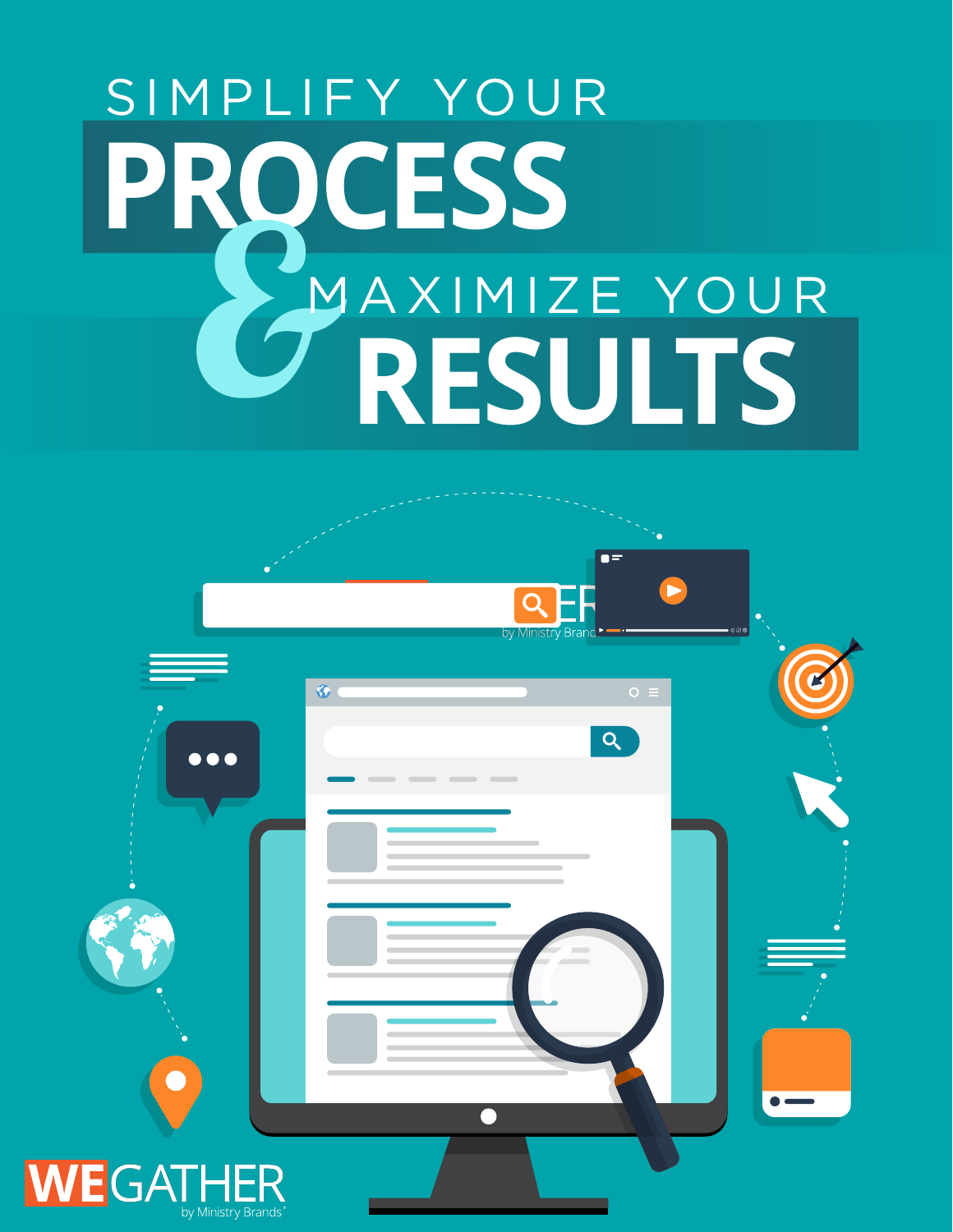## **WEGATHER**

## **NOW DIOCESES AND PARISHES CAN SHARE DATA FROM A SINGLE PLATFORM.**

There is so much parish data out there that could be gathered but isn't. Not because our parishes don't see the value in collecting it, but because there isn't anyone to lead the way. And the parishes that do collect? Well, their parishioner data is stored using various platforms, files, and folders, and it's nearly impossible for a diocese to access it — until now.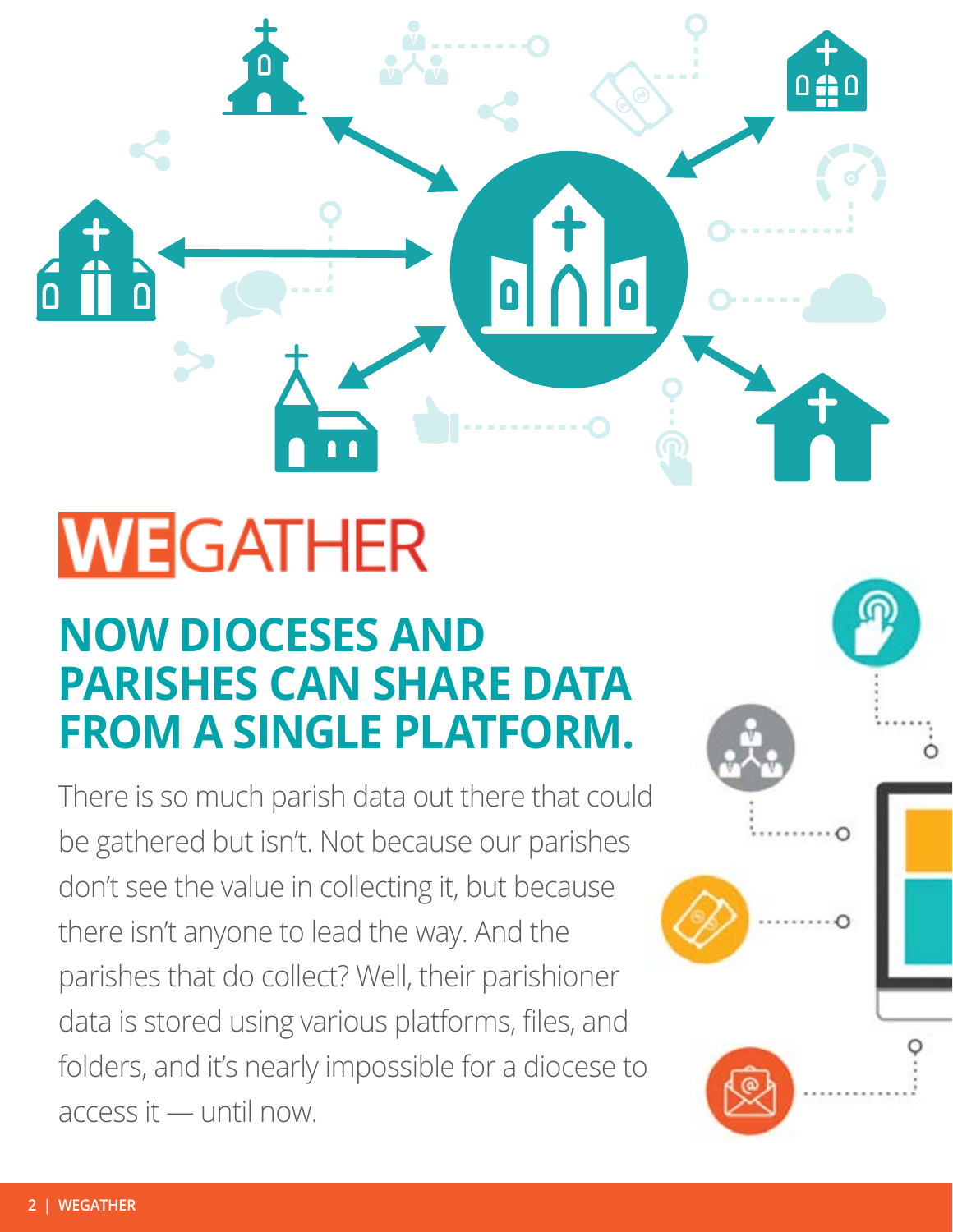**I** ntroducing WeGather, an integrated Church Management & Parish Community Builder … and the data management platform you've been waiting for. Along with a professional and accommodating Success Manager and Salesforce Certified staff just a phone call away, WeGather not only allows you the means to gather vital parish data, but leverage it to your advantage.

With WeGather, dioceses and parishes can share data with each other using one central platform, where parishioner contact information, financial reports, and sacramental numbers are collected in one easy-touse database. There's no need to ask parishes to send information by a certain time and in a particular format. Because as a diocese, you already have access to the data through dashboards and reports in real time.



## **DATA UPDATES**

Households Parishioners Contributions **Sacraments Certifications** 

## **DIOCESAN BENEFITS**

- **• Parishioner Data Gathering demographics, giving patterns, locations, sacramental numbers, and Safe Environment certifications are automatically synced**
- **• Easy-to-use dashboards and reports with flexible sorting and filtering functionality**
- **• Single source database of all parishes and parishioner contacts**
- **• Simple notification of data being changed**
- **• Family membership search between parishes**
- **• Online giving portal for annual appeals and to easily transfer funds**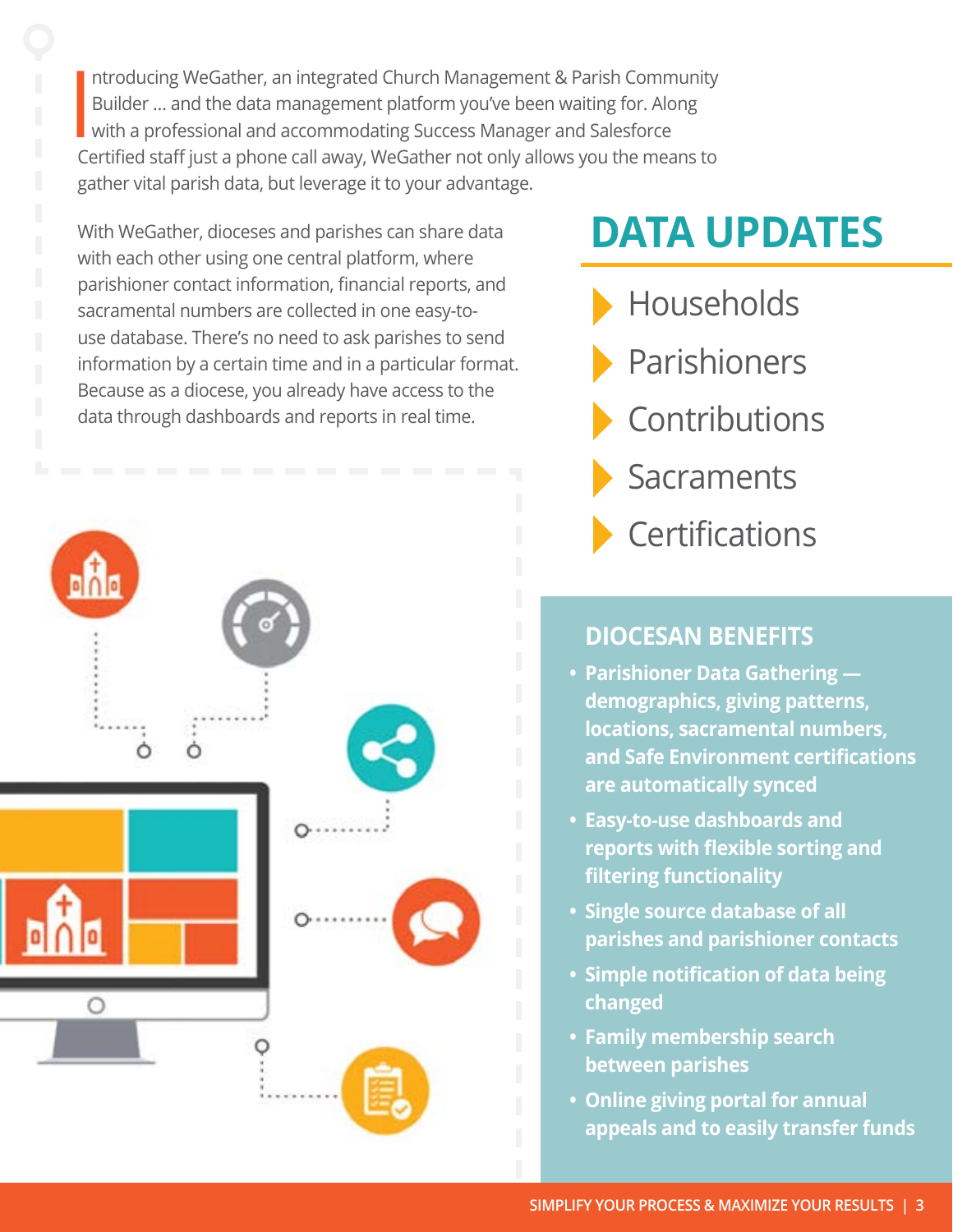

## **DIOCESAN DATA SHARING**

With this integrated software solution, diocesan administration can see which parishes are gaining members at a rapid pace, and which ones could use a little help. You'll know which churches have yet to pay their annual parish assessment, or have yet to give their capital campaign pledge amount. With this information *literally* at your fingertips, imagine what your diocese can accomplish with your parishes on board!